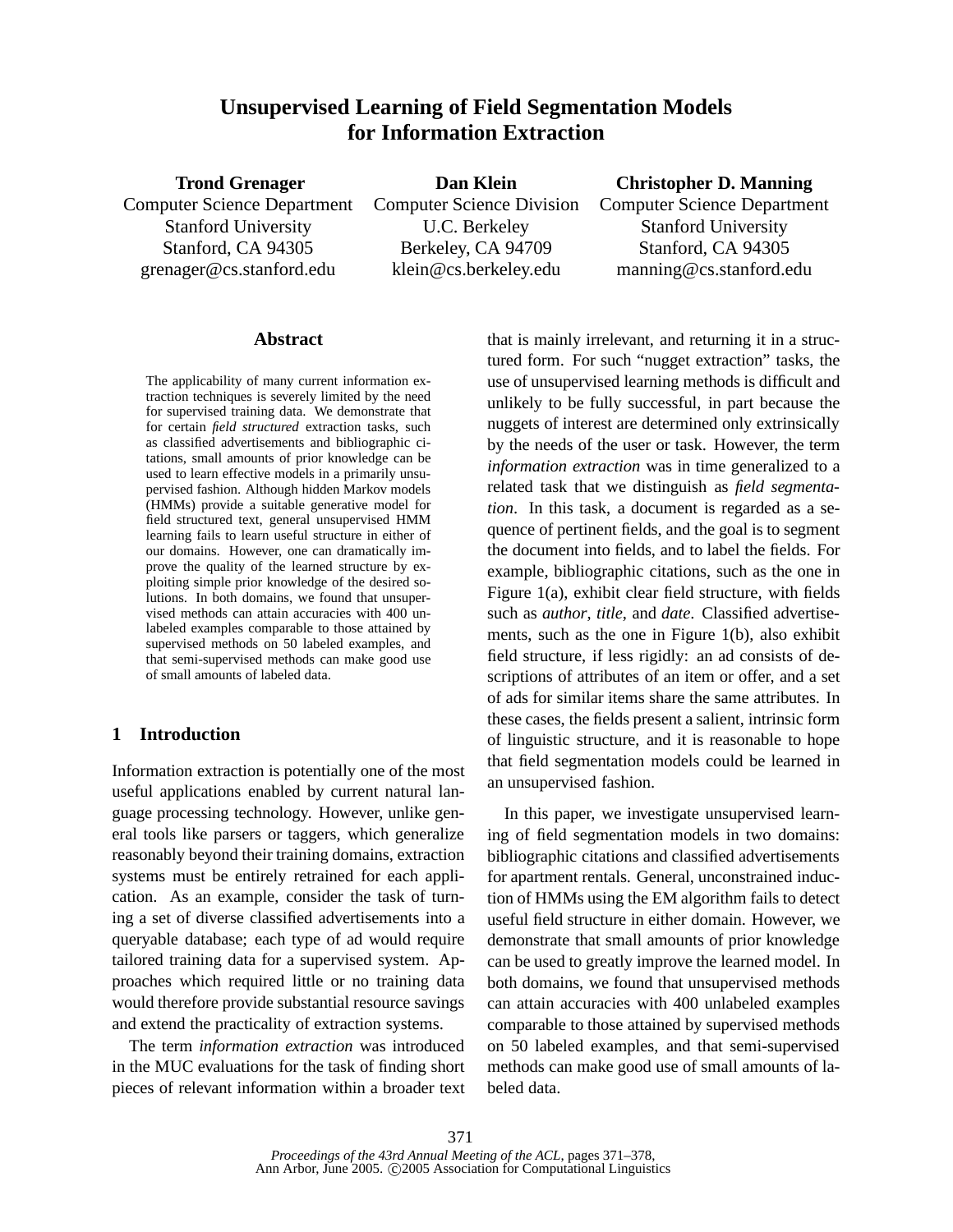| (a) | <b>AUTH</b>     | <b>AUTH</b>  | <b>AUTH</b>          | <b>DATE</b>  | <b>DATE</b><br><b>DATE</b> | <b>DATE</b>  | <b>TTL</b>       |              | <b>TTL</b>  |              | <b>TTL</b>   | <b>TTL</b>   |
|-----|-----------------|--------------|----------------------|--------------|----------------------------|--------------|------------------|--------------|-------------|--------------|--------------|--------------|
|     | Pearl           |              | J.                   |              | 1988                       |              | Probabilistic    |              |             | Reasoning    | 1n           | Intelligent  |
|     | <b>TTL</b>      | <b>TTL</b>   | <b>TTL</b>           | <b>TTL</b>   | <b>TTL</b>                 | <b>TTL</b>   | <b>TTL</b>       | <b>PUBL</b>  |             | <b>PUBL</b>  | <b>PUBL</b>  |              |
|     | <b>Systems</b>  | ÷            | <b>Networks</b>      | of           | Plausible                  | Inference    |                  | Morgan       |             | Kaufmann     | $\cdot$      |              |
| (b) | <b>SIZE</b>     | <b>SIZE</b>  | <b>SIZE</b>          |              | <b>SIZE</b><br><b>SIZE</b> | <b>FEAT</b>  | <b>FEAT</b>      |              | <b>FEAT</b> | <b>FEAT</b>  | <b>FEAT</b>  | <b>FEAT</b>  |
|     | <b>Spacious</b> |              | Bedroom              |              | apt                        | newly        | remodeled        |              |             | gated        |              | new          |
|     | <b>FEAT</b>     | <b>FEAT</b>  | <b>FEAT</b>          | <b>FEAT</b>  | <b>FEAT</b>                | <b>NBRHD</b> | <b>NBRHD</b>     | <b>NBRHD</b> |             | <b>NBRHD</b> | <b>NBRHD</b> | <b>NBRHD</b> |
|     | appliance       |              | new                  | carpet       |                            | near         | public           | transportion |             |              | close        | to           |
|     | <b>NBRHD</b>    | <b>NBRHD</b> | <b>NBRHD</b>         | <b>RENT</b>  | <b>RENT</b>                | <b>RENT</b>  | <b>CONTACT</b>   |              |             |              |              |              |
|     | 580             | freeway      | $\ddot{\phantom{0}}$ | \$           | 500.00                     | Deposit      | $(510)$ 655-0106 |              |             |              |              |              |
| (c) | RB<br>۰         | PRP          | <b>VBD</b><br>RB     | <b>NNP</b>   | <b>NNP</b>                 |              |                  |              |             |              |              |              |
|     | No              | 1t           | n't<br>was           | <b>Black</b> | Monday                     |              |                  |              |             |              |              |              |

Figure 1: Examples of three domains for HMM learning: the bibliographic citation fields in (a) and classified advertisements for apartment rentals shown in (b) exhibit field structure. Contrast these to part-of-speech tagging in (c) which does not.

### **2 Hidden Markov Models**

Hidden Markov models (HMMs) are commonly used to represent a wide range of linguistic phenomena in text, including morphology, parts-ofspeech (POS), named entity mentions, and even topic changes in discourse. An HMM consists of a set of states S, a set of observations (in our case words or tokens)  $W$ , a transition model specifying  $P(s_t|s_{t-1})$ , the probability of transitioning from state  $s_{t-1}$  to state  $s_t$ , and an emission model specifying  $P(w|s)$  the probability of emitting word w while in state s. For a good tutorial on general HMM techniques, see Rabiner (1989).

For all of the unsupervised learning experiments we fit an HMM with the same number of hidden states as gold labels to an unannotated training set using  $EM<sup>1</sup>$ . To compute hidden state expectations efficiently, we use the Forward-Backward algorithm in the standard way. Emission models are initialized to almost-uniform probability distributions, where a small amount of noise is added to break initial symmetry. Transition model initialization varies by experiment. We run the EM algorithm to convergence. Finally, we use the Viterbi algorithm with the learned parameters to label the test data.

All baselines and experiments use the same tokenization, normalization, and smoothing techniques, which were not extensively investigated. Tokenization was performed in the style of the Penn Treebank, and tokens were normalized in various ways: numbers, dates, phone numbers, URLs, and email

addresses were collapsed to dedicated tokens, and all remaining tokens were converted to lowercase. Unless otherwise noted, the emission models use simple add- $\lambda$  smoothing, where  $\lambda$  was 0.001 for supervised techniques, and 0.2 for unsupervised techniques.

#### **3 Datasets and Evaluation**

The bibliographic citations data is described in McCallum et al. (1999), and is distributed at *http://www.cs.umass.edu/~mccallum/*. It consists of 500 hand-annotated citations, each taken from the reference section of a different computer science research paper. The citations are annotated with 13 fields, including *author*, *title*, *date*, *journal*, and so on. The average citation has 35 tokens in 5.5 fields. We split this data, using its natural order, into a 300 document training set, a 100-document development set, and a 100-document test set.

The classified advertisements data set is novel, and consists of 8,767 classified advertisements for apartment rentals in the San Francisco Bay Area downloaded in June 2004 from the Craigslist website. It is distributed at *http://www.stanford.edu/~grenager/*. 302 of the ads have been labeled with 12 fields, including *size*, *rent*, *neighborhood*, *features*, and so on. The average ad has 119 tokens in 8.7 fields. The annotated data is divided into a 102-document training set, a 100-document development set, and a 100-document test set. The remaining 8465 documents form an unannotated training set.

In both cases, all system development and parameter tuning was performed on the development set,

 ${}^{1}$ EM is a greedy hill-climbing algorithm designed for this purpose, but it is not the only option; one could also use coordinate ascent methods or sampling methods.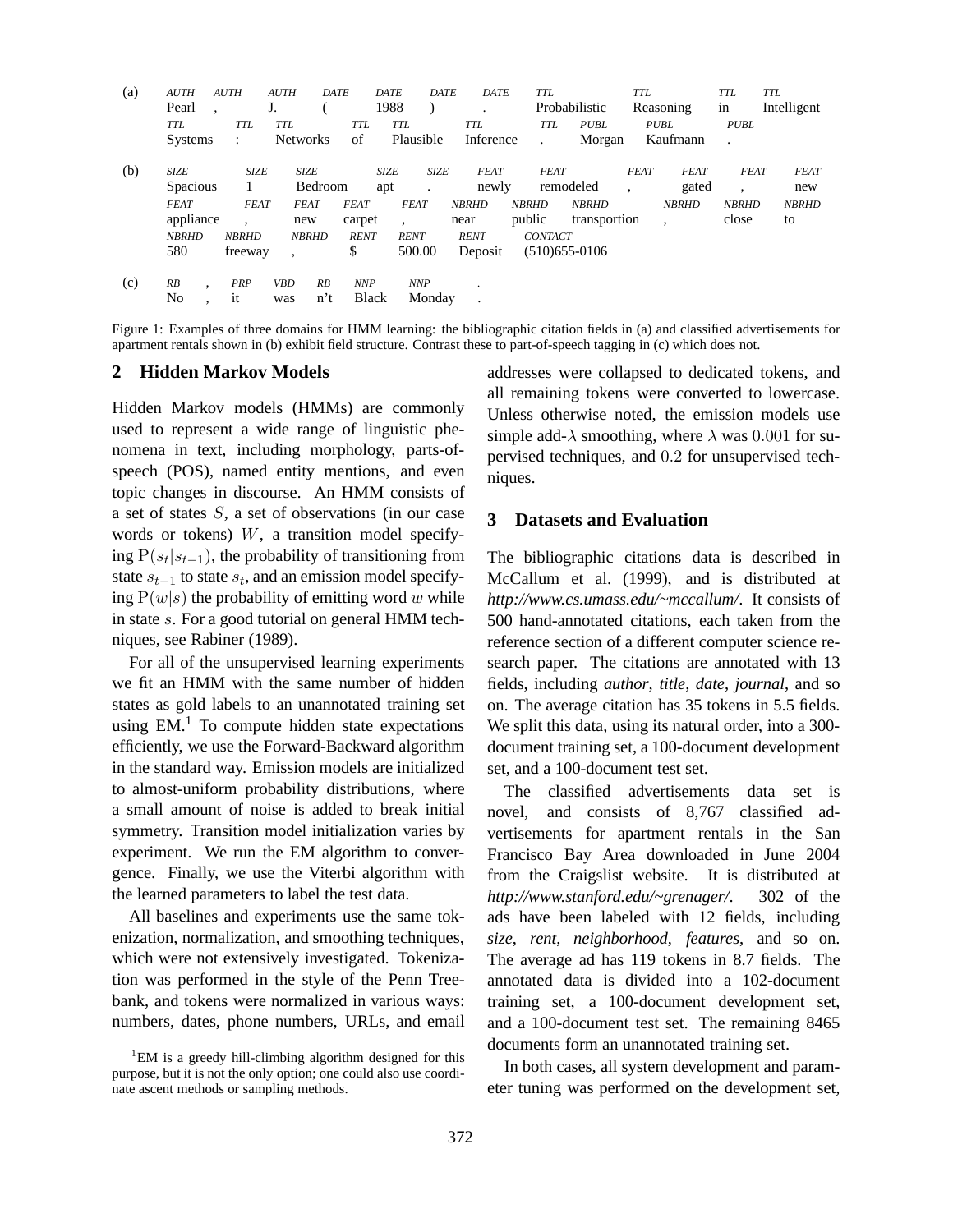

Figure 2: Matrix representations of the target transition structure in two field structured domains: (a) classified advertisements (b) bibliographic citations. Columns and rows are indexed by the same sequence of fields. Also shown is (c) a submatrix of the transition structure for a part-of-speech tagging task. In all cases the column labels are the same as the row labels.

and the test set was only used once, for running final experiments. Supervised learning experiments train on documents selected randomly from the annotated training set and test on the complete test set. Unsupervised learning experiments also test on the complete test set, but create a training set by first adding documents from the test set (without annotation), then adding documents from the annotated training set (without annotation), and finally adding documents from the unannotated training set. Thus if an unsupervised training set is larger than the test set, it fully contains the test set.

To evaluate our models, we first learn a set of model parameters, and then use the parameterized model to label the sequence of tokens in the test data with the model's hidden states. We then compare the similarity of the guessed sequence to the humanannotated sequence of gold labels, and compute accuracy on a per-token basis.<sup>2</sup> In evaluation of supervised methods, the model states and gold labels are the same. For models learned in a fully unsupervised fashion, we map each model state in a greedy fashion to the gold label to which it most often corresponds in the gold data. There is a worry with this kind of greedy mapping: it increasingly inflates the results as the number of hidden states grows. To keep the accuracies meaningful, all of our models have exactly the same number of hidden states as gold labels, and so the comparison is valid.

#### **4 Unsupervised Learning**

Consider the general problem of learning an HMM from an unlabeled data set. Even abstracting away from concrete search methods and objective functions, the diversity and simultaneity of linguistic structure is already worrying; in Figure 1 compare the field structure in (a) and (b) to the parts-ofspeech in (c). If strong sequential correlations exist at multiple scales, any fixed search procedure will detect and model at most one of these levels of structure, not necessarily the level desired at the moment. Worse, as experience with part-of-speech and grammar learning has shown, induction systems are quite capable of producing some uninterpretable mix of various levels and kinds of structure.

Therefore, if one is to preferentially learn one kind of inherent structure over another, there must be some way of constraining the process. We could hope that field structure is the strongest effect in classified ads, while parts-of-speech is the strongest effect in newswire articles (or whatever we would try to learn parts-of-speech from). However, it is hard to imagine how one could bleach the local grammatical correlations and long-distance topical correlations from our classified ads; they are still English text with part-of-speech patterns. One approach is to vary the objective function so that the search prefers models which detect the structures which we have in mind. This is the primary way supervised methods work, with the loss function relativized to training label patterns. However, for unsupervised learning, the primary candidate for an objective function is the data likelihood, and we don't have another suggestion here. Another approach is to inject some prior knowledge into the

<sup>&</sup>lt;sup>2</sup>This evaluation method is used by McCallum et al. (1999) but otherwise is not very standard. Compared to other evaluation methods for information extraction systems, it leads to a lower penalty for boundary errors, and allows long fields also contribute more to accuracy than short ones.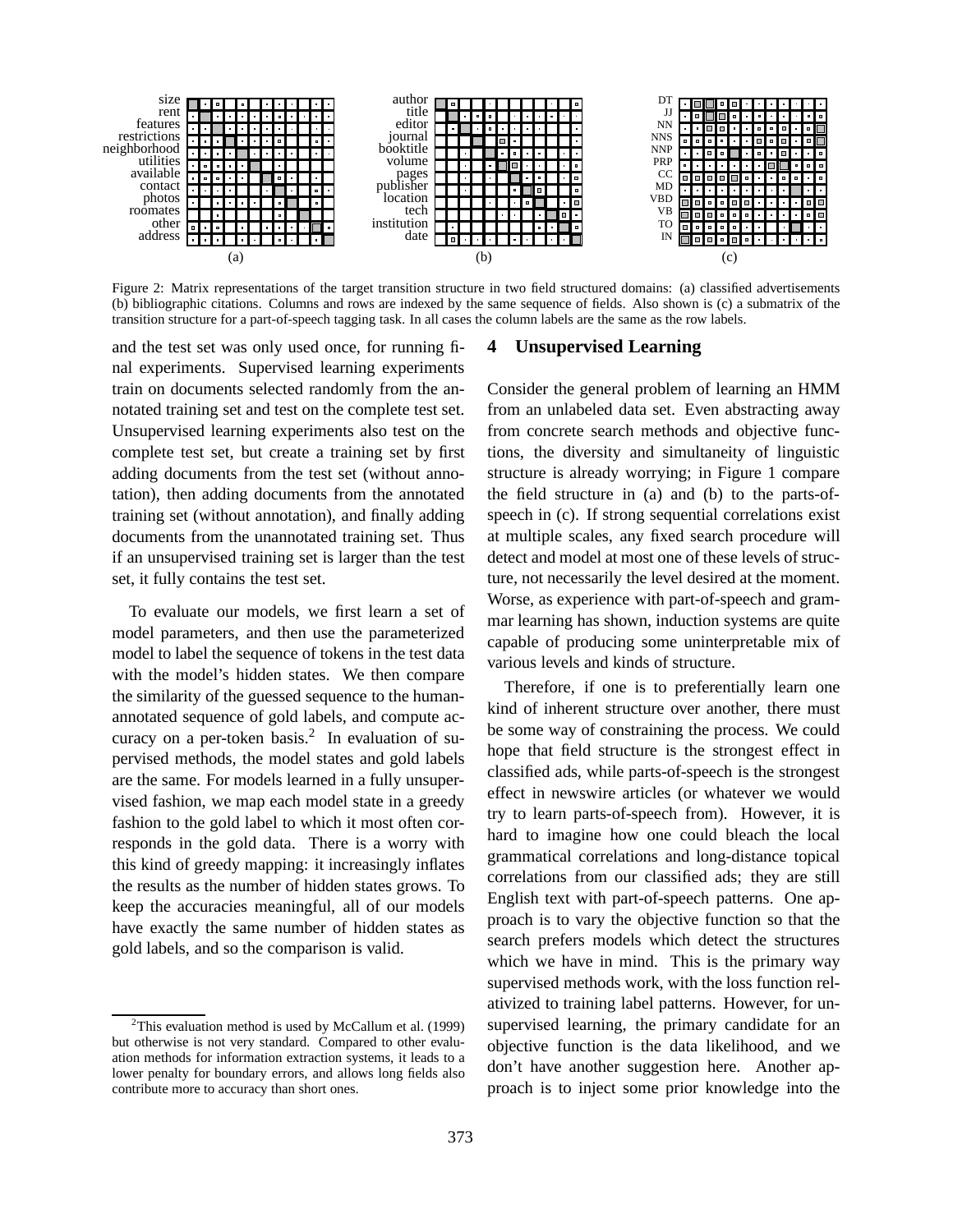search procedure by carefully choosing the starting point; indeed smart initialization has been critical to success in many previous unsupervised learning experiments. The central idea of this paper is that we can instead restrict the entire search domain by constraining the model class to reflect the desired structure in the data, thereby directing the search toward models of interest. We do this in several ways, which are described in the following sections.

# **4.1 Baselines**

To situate our results, we provide three different baselines (see Table 1). First is the most-frequentfield accuracy, achieved by labeling all tokens with the same single label which is then mapped to the most frequent field. This gives an accuracy of 46.4% on the advertisements data and 27.9% on the citations data. The second baseline method is to presegment the unlabeled data using a crude heuristic based on punctuation, and then to cluster the resulting segments using a simple Naïve Bayes mixture model with the Expectation-Maximization (EM) algorithm. This approach achieves an accuracy of 62.4% on the advertisements data, and 46.5% on the citations data.

As a final baseline, we trained a supervised firstorder HMM from the annotated training data using maximum likelihood estimation. With 100 training examples, supervised models achieve an accuracy of 74.4% on the advertisements data, and 72.5% on the citations data. With 300 examples, supervised methods achieve accuracies of 80.4 on the citations data. The learning curves of the supervised training experiments for different amounts of training data are shown in Figure 4. Note that other authors have achieved much higher accuracy on the the citation dataset using HMMs trained with supervision: Mc-Callum et al. (1999) report accuracies as high as 92.9% by using more complex models and millions of words of BibTeX training data.

#### **4.2 Unconstrained HMM Learning**

From the supervised baseline above we know that there is some first-order HMM over  $|S|$  states which captures the field structure we're interested in, and we would like to find such a model without supervision. As a first attempt, we try fitting an unconstrained HMM, where the transition function is ini-



Figure 3: Matrix representations of typical transition models learned by initializing the transition model uniformly.

tialized randomly, to the unannotated training data. Not surprisingly, the unconstrained approach leads to predictions which poorly align with the desired field segmentation: with 400 unannotated training documents, the accuracy is just 48.8% for the advertisements and 49.7% for the citations: better than the single state baseline but far from the supervised baseline. To illustrate what is (and isn't) being learned, compare typical transition models learned by this method, shown in Figure 3, to the maximumlikelihood transition models for the target annotations, shown in Figure 2. Clearly, they aren't anything like the target models: the learned classified advertisements matrix has some but not all of the desired diagonal structure, and the learned citations matrix has almost no mass on the diagonal, and appears to be modeling smaller scale structure.

# **4.3 Diagonal Transition Models**

To adjust our procedure to learn larger-scale patterns, we can constrain the parametric form of the transition model to be

$$
P(s_t|s_{t-1}) = \begin{cases} \n\sigma + \frac{(1-\sigma)}{|S|} & \text{if } s_t = s_{t-1} \\ \n\frac{(1-\sigma)}{|S|} & \text{otherwise} \n\end{cases}
$$

where  $|S|$  is the number of states, and  $\sigma$  is a global free parameter specifying the self-loop probability: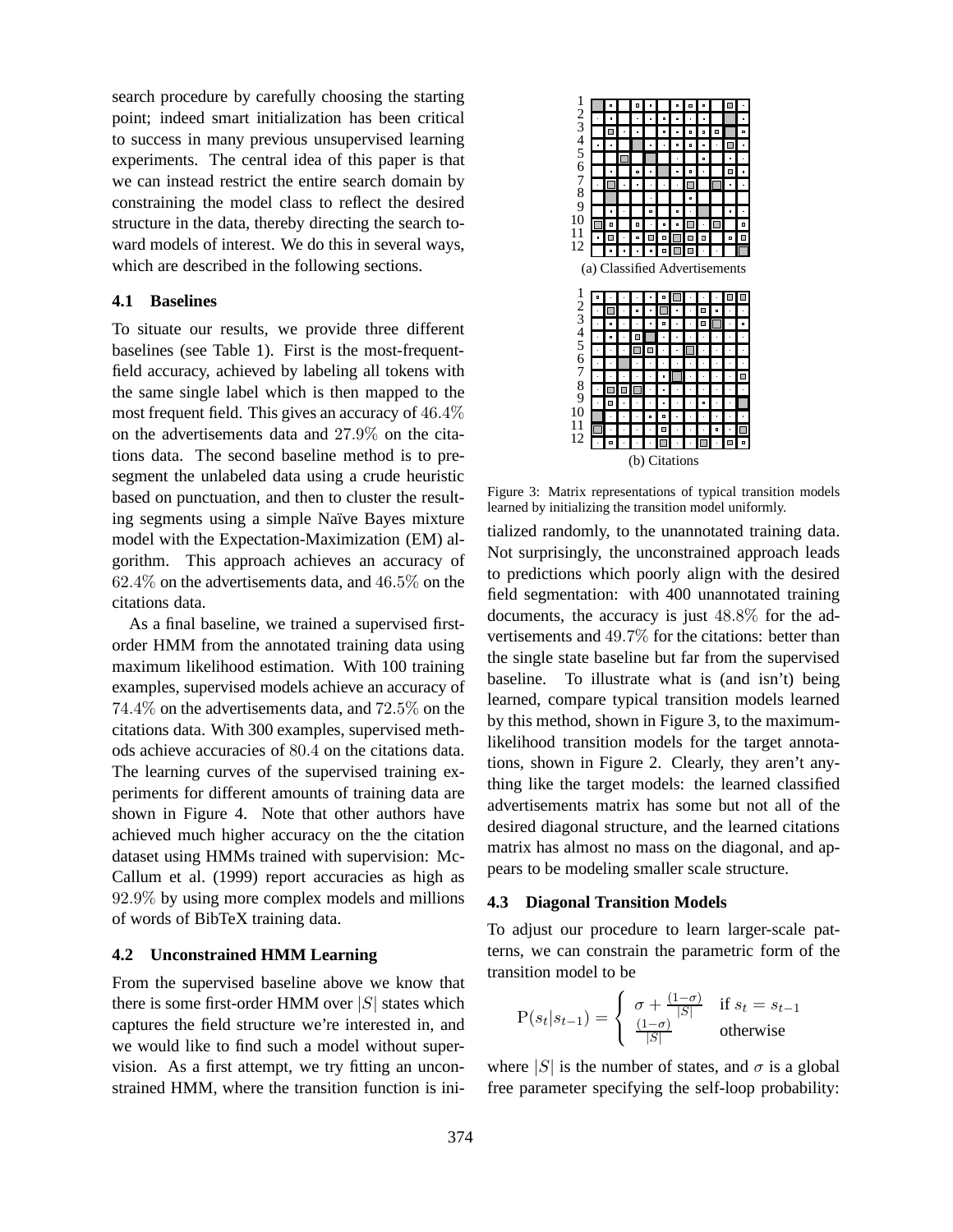

(a) Classified advertisements



(b) Bibliographic citations

Figure 4: Learning curves for supervised learning and unsupervised learning with a diagonal transition matrix on (a) classified advertisements, and (b) bibliographic citations. Results are averaged over 50 runs.

the probability of a state transitioning to itself. (Note that the expected mean field length for transition functions of this form is  $\frac{1}{1-\sigma}$ .) This constraint provides a notable performance improvement: with 400 unannotated training documents the accuracy jumps from 48.8% to 70.0% for advertisements and from 49.7% to 66.3% for citations. The complete learning curves for models of this form are shown in Figure 4. We have tested training on more unannotated data; the slope of the learning curve is leveling out, but by training on 8000 unannotated ads, accuracy improves significantly to 72.4%. On the citations task, an accuracy of approximately 66% can be achieved either using supervised training on 50 annotated citations, or unsupervised training using 400 unannotated citations. <sup>3</sup>

Although  $\sigma$  can easily be reestimated with EM (even on a per-field basis), doing so does not yield



Figure 5: Unsupervised accuracy as a function of the expected mean field length  $\frac{1}{1-\sigma}$  for the classified advertisements dataset. Each model was trained with 500 documents and tested on the development set. Results are averaged over 50 runs.

better models.<sup>4</sup> On the other hand, model accuracy is not very sensitive to the exact choice of  $\sigma$ , as shown in Figure 5 for the classified advertisements task (the result for the citations task has a similar shape). For the remaining experiments on the advertisements data, we use  $\sigma = 0.9$ , and for those on the citations data, we use  $\sigma = 0.5$ .

## **4.4 Hierarchical Mixture Emission Models**

Consider the highest-probability state emissions learned by the diagonal model, shown in Figure 6(a). In addition to its characteristic content words, each state also emits punctuation and English function words devoid of content. In fact, state 3 seems to have specialized entirely in generating such tokens. This can become a problem when labeling decisions are made on the basis of the function words rather than the content words. It seems possible, then, that removing function words from the field-specific emission models could yield an improvement in labeling accuracy.

One way to incorporate this knowledge into the model is to delete stopwords, which, while perhaps not elegant, has proven quite effective in the past. A better founded way of making certain words unavailable to the model is to emit those words from all states with equal probability. This can be accomplished with the following simple hierarchical mixture emission model

$$
P_h(w|s) = \alpha P_c(w) + (1 - \alpha)P(w|s)
$$

where  $P_c$  is the common word distribution, and  $\alpha$  is

<sup>&</sup>lt;sup>3</sup>We also tested training on 5000 additional unannotated citations collected from papers found on the Internet. Unfortunately the addition of this data didn't help accuracy. This probably results from the fact that the datasets were collected from different sources, at different times.

<sup>&</sup>lt;sup>4</sup>While it may be surprising that disallowing reestimation of the transition function is helpful here, the same has been observed in acoustic modeling (Rabiner and Juang, 1993).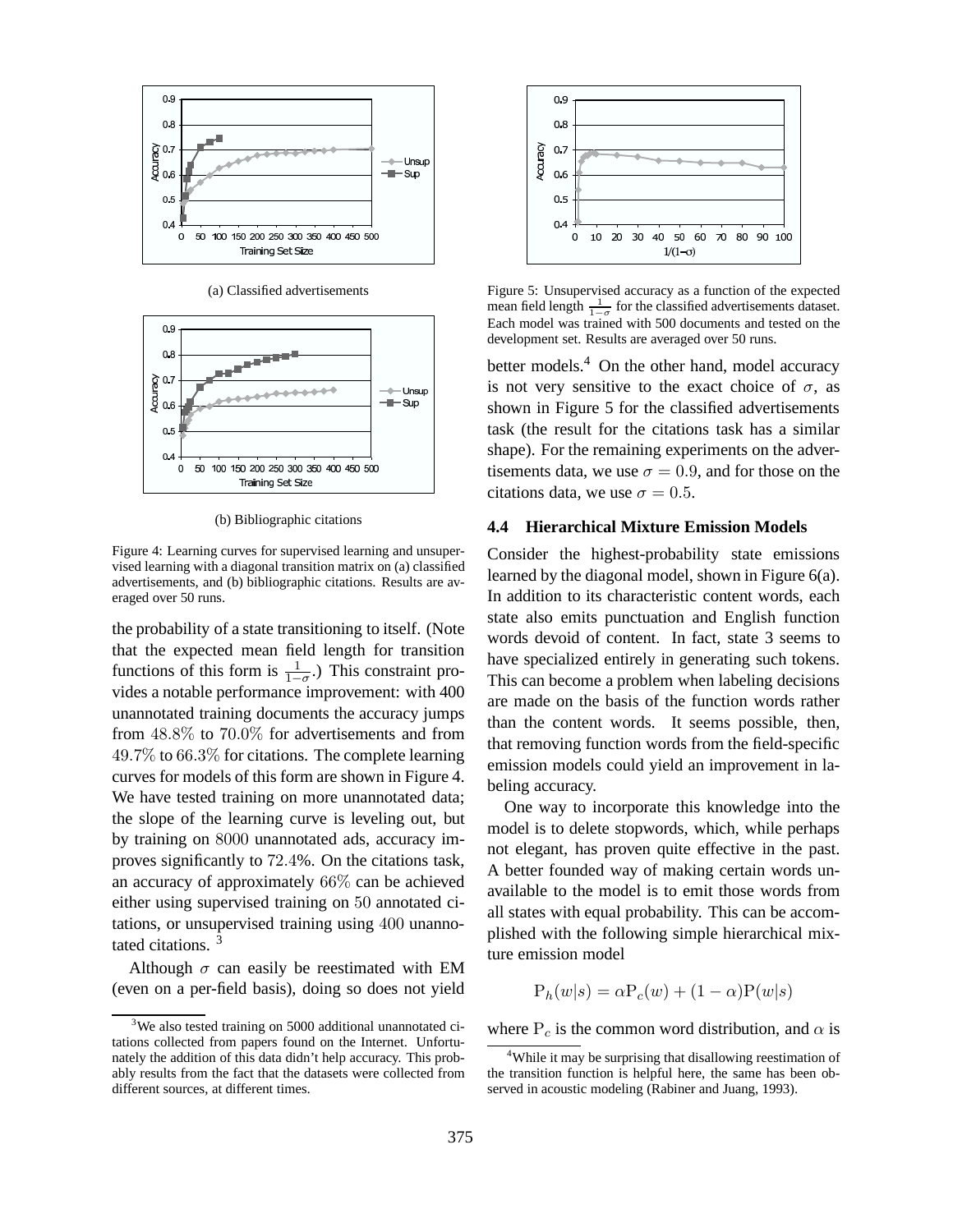| <b>State</b>   | <b>10 Most Common Words</b>               |  |  |  |  |
|----------------|-------------------------------------------|--|--|--|--|
|                | . \$ no ! month deposit, pets rent avail- |  |  |  |  |
|                | able                                      |  |  |  |  |
|                | , . room and with in large living kitchen |  |  |  |  |
|                |                                           |  |  |  |  |
| 3              | . a the is and for this to, in            |  |  |  |  |
| $\overline{4}$ | [NUM1] [NUM0], bedroom bath / -.          |  |  |  |  |
|                | car garage                                |  |  |  |  |
| -5             | , . and a in - quiet with unit building   |  |  |  |  |
| 6              | [TIME] [PHONE] [DAY] call                 |  |  |  |  |
|                | [NUM8] at                                 |  |  |  |  |

(a)

| <b>State</b>                | <b>10 Most Common Words</b>                 |  |  |  |
|-----------------------------|---------------------------------------------|--|--|--|
|                             | [NUM2] bedroom [NUM1] bath bed-             |  |  |  |
|                             | rooms large sq car ft garage                |  |  |  |
| $\mathcal{D}_{\mathcal{L}}$ | \$ no month deposit pets lease rent avail-  |  |  |  |
|                             | able year security                          |  |  |  |
| $\mathcal{R}$               | kitchen room new, with living large         |  |  |  |
|                             | floors hardwood fireplace                   |  |  |  |
| 4                           | [PHONE] call please at or for [TIME] to     |  |  |  |
|                             | [DAY] contact                               |  |  |  |
| $\sim$                      | san street at ave st # [NUM:DDD] fran-      |  |  |  |
|                             | cisco ca [NUM:DDDD]                         |  |  |  |
| 6                           | of the yard with unit private back a        |  |  |  |
|                             | building floor                              |  |  |  |
| Comm.                       | $*CR*$ ., and - the in a / is with : of for |  |  |  |
|                             | tΩ                                          |  |  |  |

(b)

Figure 6: Selected state emissions from a typical model learned from unsupervised data using the constrained transition function: (a) with a flat emission model, and (b) with a hierarchical emission model.

a new global free parameter. In such a model, before a state emits a token it flips a coin, and with probability  $\alpha$  it allows the common word distribution to generate the token, and with probability  $(1-\alpha)$  it generates the token from its state-specific emission model (see Vaithyanathan and Dom (2000) and Toutanova et al. (2001) for more on such models). We tuned  $\alpha$  on the development set and found that a range of values work equally well. We used a value of 0.5 in the following experiments.

We ran two experiments on the advertisements data, both using the fixed transition model described in Section 4.3 and the hierarchical emission model. First, we initialized the emission model of  $P_c$  to a general-purpose list of stopwords, and did not reestimate it. This improved the average accuracy from 70.0% to 70.9%. Second, we learned the emission model of  $P_c$  using EM reestimation. Although this method did not yield a significant improvement in accuracy, it learns sensible common words: Figure 6(b) shows a typical emission model learned with this technique. Unfortunately, this technique

does not yield improvements on the citations data.

# **4.5 Boundary Models**

Another source of error concerns field boundaries. In many cases, fields are more or less correct, but the boundaries are off by a few tokens, even when punctuation or syntax make it clear to a human reader where the exact boundary should be. One way to address this is to model the fact that in this data fields often end with one of a small set of boundary tokens, such as punctuation and new lines, which are shared across states.

To accomplish this, we enriched the Markov process so that each field  $s$  is now modeled by two states, a non-final  $s^- \in S^-$  and a final  $s^+ \in S^+$ . The transition model for final states is the same as before, but the transition model for non-final states has two new global free parameters:  $\lambda$ , the probability of staying within the field, and  $\mu$ , the probability of transitioning to the final state given that we are staying in the field. The transition function for nonfinal states is then

$$
P(s'|s^{-}) = \begin{cases} (1 - \mu)(\lambda + \frac{(1 - \lambda)}{|S^{-}|}) & \text{if } s' = s^{-} \\ \mu(\lambda + \frac{(1 - \lambda)}{|S^{-}|}) & \text{if } s' = s^{+} \\ \frac{(1 - \lambda)}{|S^{-}|} & \text{if } s' \in S^{-} \setminus s^{-} \\ 0 & \text{otherwise.} \end{cases}
$$

Note that it can bypass the final state, and transition directly to other non-final states with probability  $(1 - \lambda)$ , which models the fact that not all field occurrences end with a boundary token. The transition function for non-final states is then

$$
P(s'|s^+) = \begin{cases} \n\sigma + \frac{(1-\sigma)}{|S^-|} & \text{if } s' = s^-\\ \n\frac{(1-\sigma)}{|S^-|} & \text{if } s' \in S^- \backslash s^-\\ \n0 & \text{otherwise.} \n\end{cases}
$$

Note that this has the form of the standard diagonal function. The reason for the self-loop from the final state back to the non-final state is to allow for field internal punctuation. We tuned the free parameters on the development set, and found that  $\sigma = 0.5$ and  $\lambda = 0.995$  work well for the advertisements domain, and  $\sigma = 0.3$  and  $\lambda = 0.9$  work well for the citations domain. In all cases it works well to set  $\mu = 1 - \lambda$ . Emissions from non-final states are as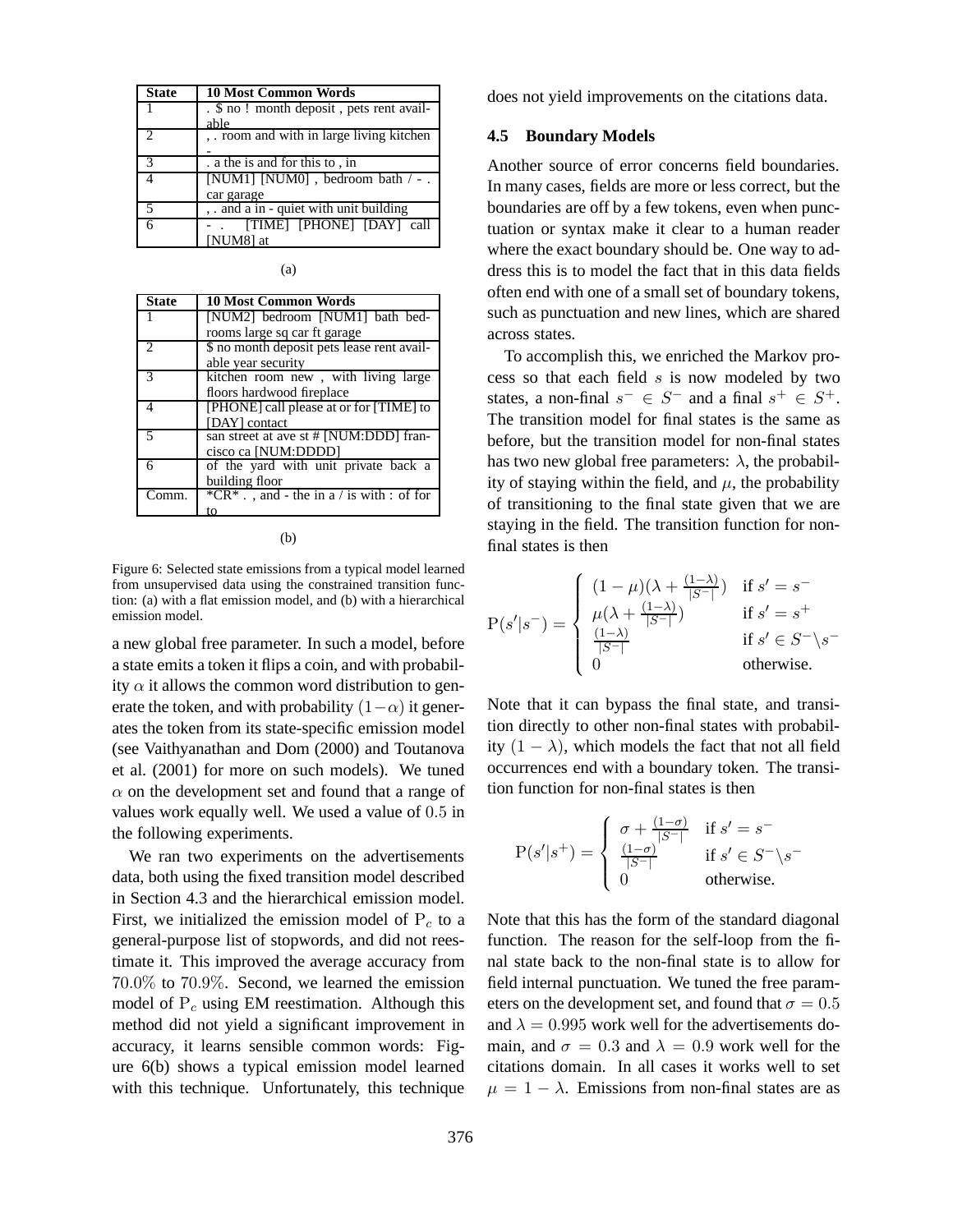|                              | Ads  | Citations |
|------------------------------|------|-----------|
| <b>Baseline</b>              | 46.4 | 27.9      |
| Segment and cluster          | 62.4 | 46.5      |
| Supervised                   | 74.4 | 72.5      |
| Unsup. (learned trans)       | 48.8 | 49.7      |
| Unsup. (diagonal trans)      | 70.0 | 66.3      |
| + Hierarchical (learned)     | 70.1 | 39.1      |
| + Hierarchical (given)       | 70.9 | 62.1      |
| + Boundary (learned)         | 70.4 | 64.3      |
| + Boundary (given)           | 71.9 | 68.2      |
| $+$ Hier. $+$ Bnd. (learned) | 71.0 |           |
| $+$ Hier. $+$ Bnd. (given)   | 72.7 |           |

Table 1: Summary of results. For each experiment, we report percentage accuracy on the test set. Supervised experiments use 100 training documents, and unsupervised experiments use 400 training documents. Because unsupervised techniques are stochastic, those results are averaged over 50 runs, and differences greater than 1.0% are significant at p=0.05% or better according to the t-test. The last 6 rows are not cumulative.

before (hierarchical or not depending on the experiment), while all final states share a boundary emission model. Note that the boundary emissions are not smoothed like the field emissions.

We tested both supplying the boundary token distributions and learning them with reestimation during EM. In experiments on the advertisements data we found that learning the boundary emission model gives an insignificant raise from 70.0% to 70.4%, while specifying the list of allowed boundary tokens gives a significant increase to 71.9%. When combined with the given hierarchical emission model from the previous section, accuracy rises to 72.7%, our best unsupervised result on the advertisements data with 400 training examples. In experiments on the citations data we found that learning boundary emission model hurts accuracy, but that given the set of boundary tokens it boosts accuracy significantly: increasing it from 66.3% to 68.2%.

# **5 Semi-supervised Learning**

So far, we have largely focused on incorporating prior knowledge in rather general and implicit ways. As a final experiment we tested the effect of adding a small amount of supervision: augmenting the large amount of unannotated data we use for unsupervised learning with a small amount of annotated data. There are many possible techniques for semisupervised learning; we tested a particularly simple one. We treat the annotated labels as observed variables, and when computing sufficient statistics in the M-step of EM we add the observed counts from the



Figure 7: Learning curves for semi-supervised learning on the citations task. A separate curve is drawn for each number of annotated documents. All results are averaged over 50 runs.

annotated documents to the expected counts computed in the E-step. We estimate the transition function using maximum likelihood from the annotated documents only, and do not reestimate it. Semi-supervised results for the citations domain are shown in Figure 7. Adding 5 annotated citations yields no improvement in performance, but adding 20 annotated citations to 300 unannotated citations boosts performance greatly from 65.2% to 71.3%. We also tested the utility of this approach in the classified advertisement domain, and found that it did not improve accuracy. We believe that this is because the transition information provided by the supervised data is very useful for the citations data, which has regular transition structure, but is not as useful for the advertisements data, which does not.

# **6 Previous Work**

A good amount of prior research can be cast as supervised learning of field segmentation models, using various model families and applied to various domains. McCallum et al. (1999) were the first to compare a number of supervised methods for learning HMMs for parsing bibliographic citations. The authors explicitly claim that the domain would be suitable for unsupervised learning, but they do not present experimental results. McCallum et al. (2000) applied supervised learning of Maximum Entropy Markov Models (MEMMs) to the domain of parsing Frequently Asked Question (FAQ) lists into their component field structure. More recently, Peng and McCallum (2004) applied supervised learning of Conditional Random Field (CRF) sequence models to the problem of parsing the head